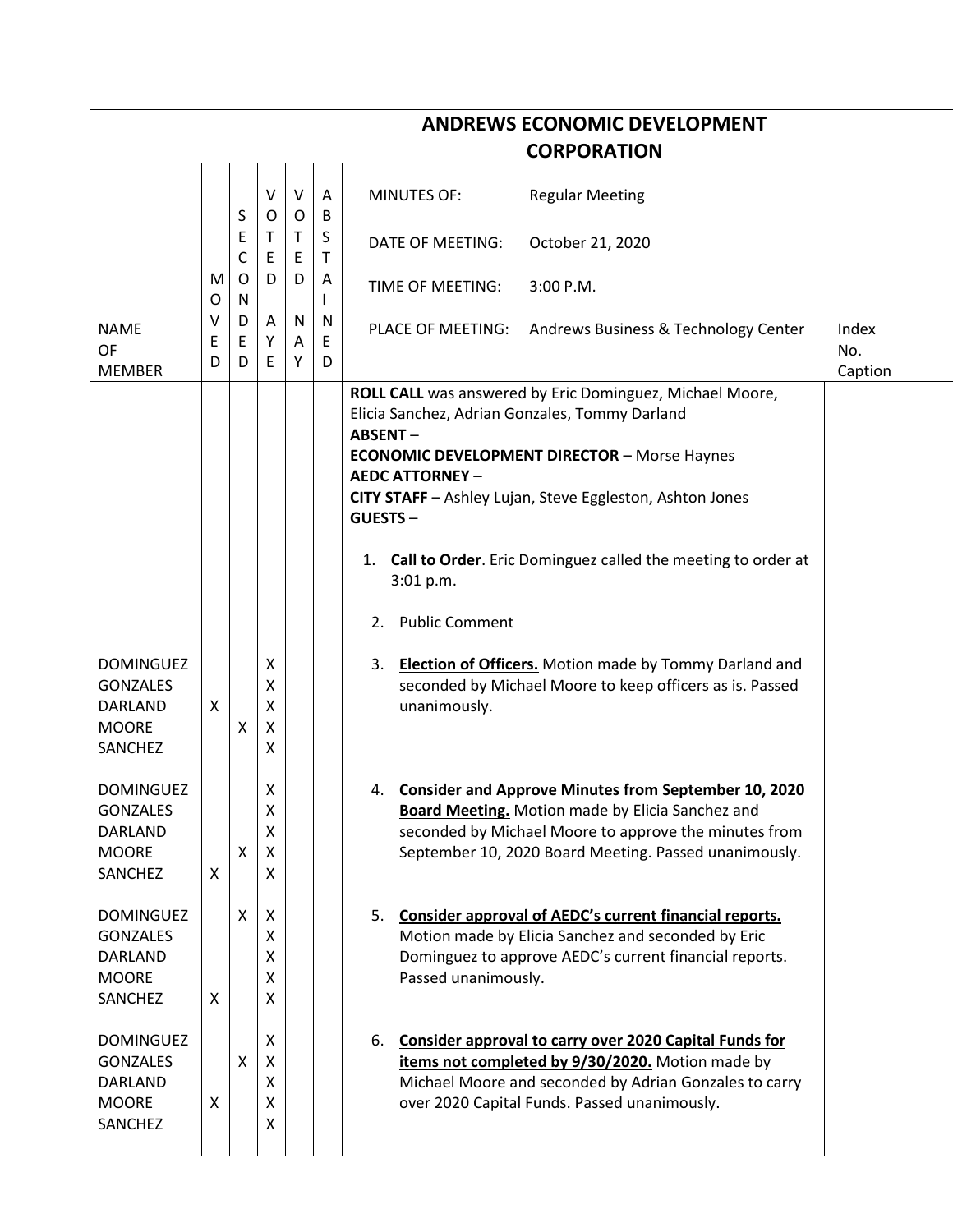## **ANDREWS ECONOMIC DEVELOPMENT CORPORATION**

|                                                                                  |             |                       | V<br>O                | $\vee$                | Α<br>B           | <b>MINUTES OF:</b><br><b>Regular Meeting</b>                                                                                                                                                                                                                                                                                                                                                                                                                                                                                                                                                                                                                                                                                                                                                                                                                                             |                         |
|----------------------------------------------------------------------------------|-------------|-----------------------|-----------------------|-----------------------|------------------|------------------------------------------------------------------------------------------------------------------------------------------------------------------------------------------------------------------------------------------------------------------------------------------------------------------------------------------------------------------------------------------------------------------------------------------------------------------------------------------------------------------------------------------------------------------------------------------------------------------------------------------------------------------------------------------------------------------------------------------------------------------------------------------------------------------------------------------------------------------------------------------|-------------------------|
|                                                                                  | M<br>O      | S<br>E<br>C<br>O<br>N | T.<br>E<br>D          | 0<br>$\top$<br>E<br>D | S<br>$\mathsf T$ | DATE OF MEETING:<br>October 21, 2020                                                                                                                                                                                                                                                                                                                                                                                                                                                                                                                                                                                                                                                                                                                                                                                                                                                     |                         |
|                                                                                  |             |                       |                       |                       | A<br>L           | TIME OF MEETING:<br>3:00 P.M.                                                                                                                                                                                                                                                                                                                                                                                                                                                                                                                                                                                                                                                                                                                                                                                                                                                            |                         |
| <b>NAME</b><br><b>OF</b><br><b>MEMBER</b>                                        | v<br>Ε<br>D | D<br>E<br>D           | Α<br>Y<br>E           | N<br>A<br>Υ           | N<br>E<br>D      | PLACE OF MEETING: Andrews Business & Technology Center                                                                                                                                                                                                                                                                                                                                                                                                                                                                                                                                                                                                                                                                                                                                                                                                                                   | Index<br>No.<br>Caption |
| <b>DOMINGUEZ</b><br><b>GONZALES</b><br><b>DARLAND</b><br><b>MOORE</b><br>SANCHEZ | X           | X                     | X<br>X<br>X<br>X<br>X |                       |                  | <b>Consider approval of services agreement with Faulkner</b><br>7.<br><b>Consulting LLC.</b> Motion made by Eric Dominguez and<br>seconded by Michael Moore to obtain another bid for grant<br>writing services and approval was made for the Director to<br>select a grant writer as long as the agreement for services<br>was less than \$28,000. Passed unanimously.<br><b>Discuss incentive program for Workforce Housing</b><br>8.<br>Infrastructure. No action was taken.<br>9.<br><b>EXECUTIVE SESSION:</b><br>TX Gov't Code Sec. 551.087 - Economic Development                                                                                                                                                                                                                                                                                                                  |                         |
| <b>DOMINGUEZ</b><br><b>GONZALES</b><br><b>DARLAND</b><br><b>MOORE</b><br>SANCHEZ | X           | X                     | х<br>Χ<br>Χ<br>X<br>X |                       |                  | Negotiations<br>Project Elsie<br>TX Gov't Code Sec. 551.072 - Real Property<br>$\bullet$<br>Board entered Executive Session at 3:54 p.m.<br>Board re-convened in Open Session at 4:33 p.m.<br>10. Consider and act upon items listed under Executive<br>Session as necessary.<br>Project Elsie - Motion made by Elicia Sanchez and<br>seconded by Tommy Darland to approve Project Elsie,<br>which would include:<br>2-acre tract of land out of Lot 48 in BPW Phase III<br>\$100,000 job creation grant as follows:<br>1. \$20,000 upon installation of a 4-inch caliche<br>base on the entire acreage, minimum 6-foot<br>privacy fence and completion of building.<br>2. \$20,000 upon proof of 10 additional employees<br>at the end of year 1.<br>3. \$20,000 upon proof of 10 employees at the<br>end of year 2.<br>4. \$20,000 upon proof of 10 employees at the end<br>of year 3. |                         |